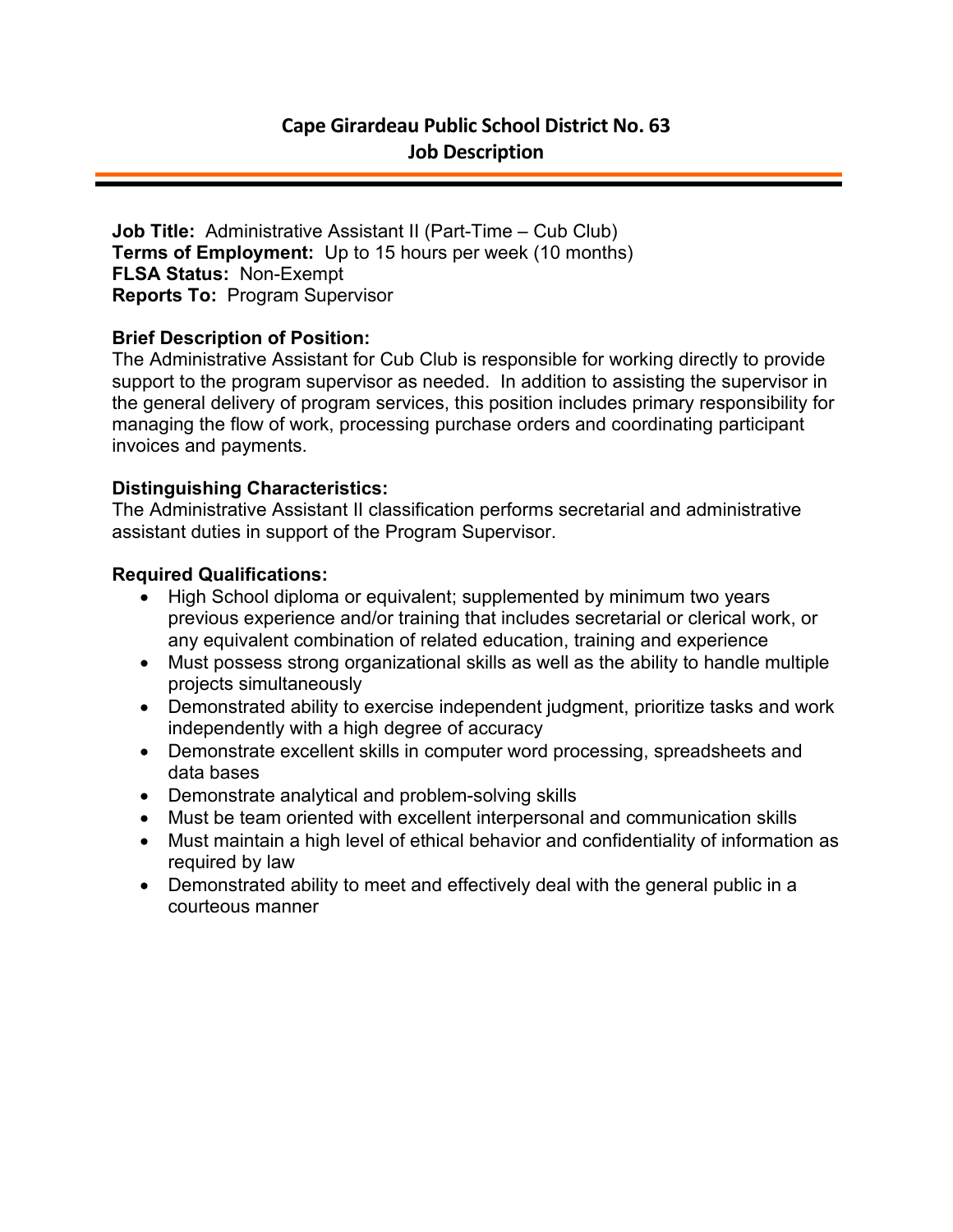# **Essential Duties and Responsibilities:**

- Compiles data from a wide variety of diversified sources (e.g. school staff, community organizations, government agencies, etc.) for the purpose of preparing reports, making recommendations; and/or preparing information for assigned administrator.
- Coordinates a wide variety of projects, activities and/or events for the supervisor and other administrators (e.g. meetings, receptions, luncheons, workshops, travel/accommodations, etc.) for the purpose of completing activities and/or delivering services in accordance with district policy and mandated requirements.
- Maintains a wide variety of complex manual and electronic documents files and records (e.g. contacts, time sheets, legislative information, databases, etc.) for the purpose of providing up-to-date information and/or historical reference in accordance with established administrative guidelines and legal requirements.
- Participates in a variety of meetings, workshops, and/or trainings for the purpose of providing or receiving information, recording minutes, and supporting the needs of the attendees.
- Prepares a wide variety of complex written materials (e.g. correspondence, agendas, minutes, event programs, bulletins, reports, etc.) for the purpose of communicating information and/or creating documentation in compliance with established guidelines.
- Processes a wide variety of complex documents and materials (e.g. requisitions, travel reimbursements, budget transfers, etc.) for the purpose of disseminating information in compliance with administrative guidelines and/or regulatory requirements.
- Researches a variety of topics (e.g. current practices, policies, education codes, parental complaints, etc.) for the purpose of providing information and/or recommendations and/or addressing a variety of administrative requirements.
- Responds to a wide variety of calls, concern and/or complaints for the purpose of resolving problems, providing information and/or referring to appropriate personnel.
- Schedules a wide variety of activities (e.g. appointments, meetings, travel reservations/accommodations, etc.) for the purpose of making necessary arrangements for the supervisor and other administrators.
- Supports the supervisor and other assigned administrators for the purpose of providing assistance with their functions and responsibilities.
- Performs other related duties as assigned for the purpose of ensuring the efficient and effective functioning of the work unit.

## **Hazards:**

For some buildings, stairs, chalk dust and exposure to communicable diseases may be a potential hazard. In science labs, there could be exposure to chemicals and fumes. Equipment that supports classroom instruction could be potentially hazardous under certain conditions. Travel between locations will cause exposure to hazardous driving and walking conditions.